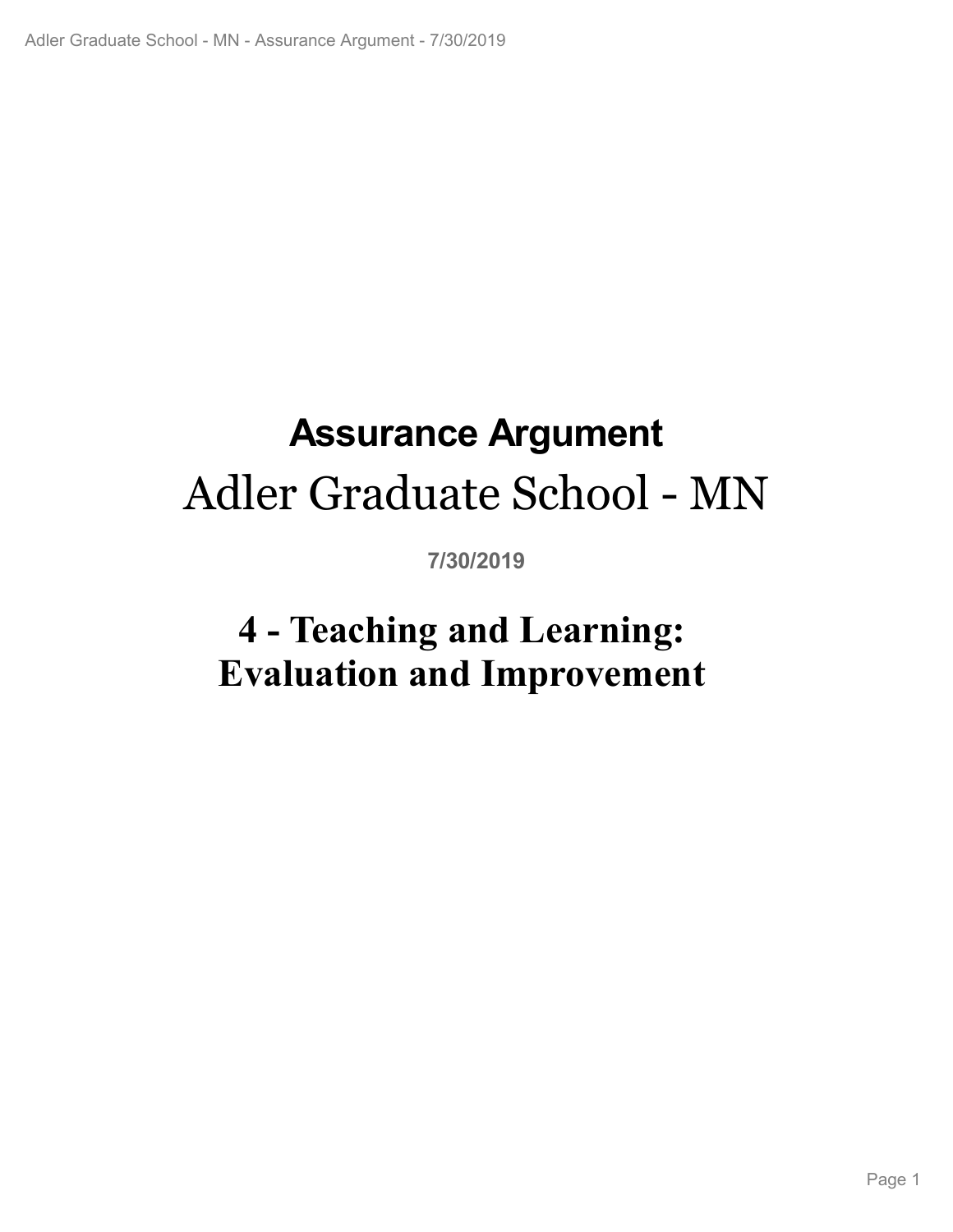# **4 - Teaching and Learning: Evaluation and Improvement**

The institution demonstrates responsibility for the quality of its educational programs, learning environments, and support services, and it evaluates their effectiveness for student learning through processes designed to promote continuous improvement.

# **4.A - Core Component 4.A**

The institution demonstrates responsibility for the quality of its educational programs.

- 1. The institution maintains a practice of regular program reviews.
- 2. The institution evaluates all the credit that it transcripts, including what it awards for experiential learning or other forms of prior learning, or relies on the evaluation of responsible third parties.
- 3. The institution has policies that assure the quality of the credit it accepts in transfer.
- 4. The institution maintains and exercises authority over the prerequisites for courses, rigor of courses, expectations for student learning, access to learning resources, and faculty qualifications for all its programs, including dual credit programs. It assures that its dual credit courses or programs for high school students are equivalent in learning outcomes and levels of achievement to its higher education curriculum.
- 5. The institution maintains specialized accreditation for its programs as appropriate to its educational purposes. educational purposes.
- 6. The institution evaluates the success of its graduates. The institution assures that the degree or certificate programs it represents as preparation for advanced study or employment accomplish these purposes. For all programs, the institution looks to indicators it deems appropriate to its mission, such as employment rates, admission rates to advanced degree programs, and participation rates in fellowships, internships, and special programs (e.g., Peace Corps and Americorps).

### **Argument**

### **4.A.1 - The institution maintains a practice of regular program reviews.**

AGS maintains a practice of regular program reviews, using as framework the institutional effectiveness plan developed in January 2018. This is a living document that is updated as progress is made and goals are achieved. The last data review was conducted at a June 21, 2018, strategic planning retreat that included all AGS's constituent groups (alumni, board, faculty, staff, and students).

In addition to the overall institutional effectiveness assessment, programs are reviewed according to a regular schedule, and individual aspects of each program are reviewed as needed at program and/or at Academic Council levels. Student Learning is assessed according to a planned cycle and our program evaluation plan. Quality of instruction is reviewed by program Chairs as part of the faculty evaluation process and by students, at the end of each course, through SmartEvals (the School previously used IDEA, but changes in that platform led to a switch to SmartEvals). As part of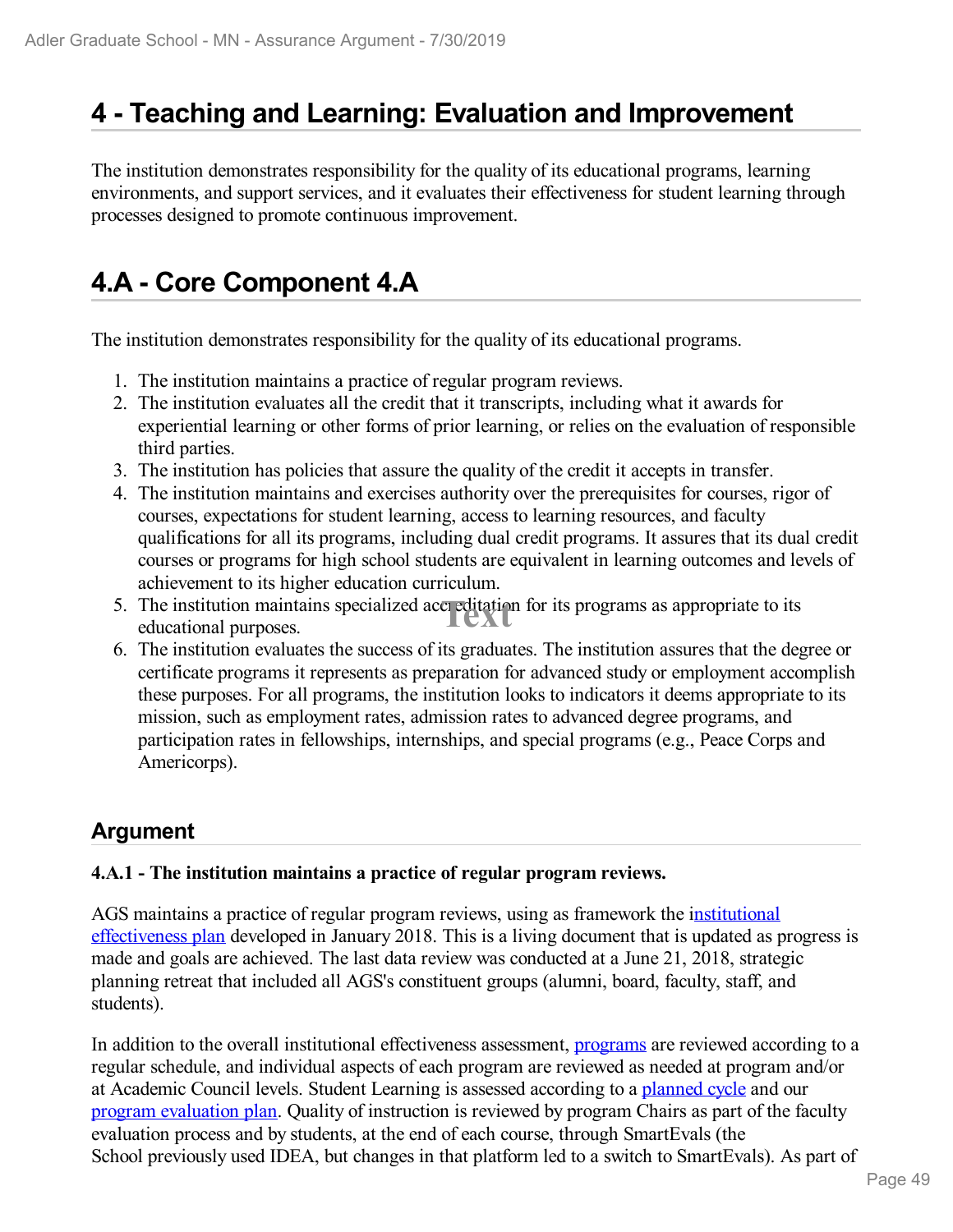the School's engagement in continuous improvement efforts, Chairs discuss the results of student evaluations with individual faculty members.

Details of student learning, programmatic, and institutional assessment are discussed under core component 4.B.

### **4.A.2 - The institution evaluates all the credit that it transcripts, including what it awards for experiential learning or other forms of prior learning, or relies on the evaluation of responsible third parties.**

AGS does not award credit for experiential learning or other forms of prior learning. The School does accept credit transfer from other accredited institutions. The evaluation process for decisions about possible transfer of credits is described below.

### **4.A.3 - The institution has policies that assure the quality of the credit it accepts in transfer.**

AGS accepts transfer of up to 12 credits into any of its programs, subject to transcript and syllabi review by the program Chair or their faculty designee. Credits to be transferred must be from an accredited institution, must be consistent with current AGS curriculum, and must have been completed with a grade of B or higher. The policy for transfer of credits describes requirements to be met for credit transfer acceptance and is published both in the Catalogue/Student Handbook and on the AGS website.

### **4.A.4 - The institution maintains and exercises authority over the prerequisites for courses, rigor of courses, expectations for student learning, access to learning resources, and faculty qualifications for all its programs, including dual credit programs. It assures that its dual credit courses or programs for high school students are equivalent in learning outcomes and levels of achievement to its higher education curriculum.**

Student learning objectives, course design, curriculum mapping, and expectations for rigor of courses are developed by faculty at program level. These and all other academic policies and procedures are approved by Academic Council. The Council also reviews results from assessment of student learning, faculty evaluations, and other aspects of rigor of education, as part of the quality assurance process.

AGS does not have any dual credit programs or programs for high school students.

### **4.A.5 - The institution maintains specialized accreditation for its programs as appropriate to its educational purposes.**

Specialized accreditation is available for the Art Therapy, Counseling, and School Counseling programs. Seeking and obtaining specialized accreditation for these programs is goal 4.4.2 of AGS's institutional effectiveness plan.

The Art Therapy Program is approved by the American Art Therapy's Educational Programs Approval Board. The program meets accreditation standards established by the Commission on Accreditation of Allied Health Education Programs (CAAHEP) and is preparing a self-study to be submitted for accreditation by October 1st of this year.

The Counseling Program is positioning itself for accreditation by the Council for Accreditation of Counseling and Related Educational Programs (CACREP). Curriculum for this program has been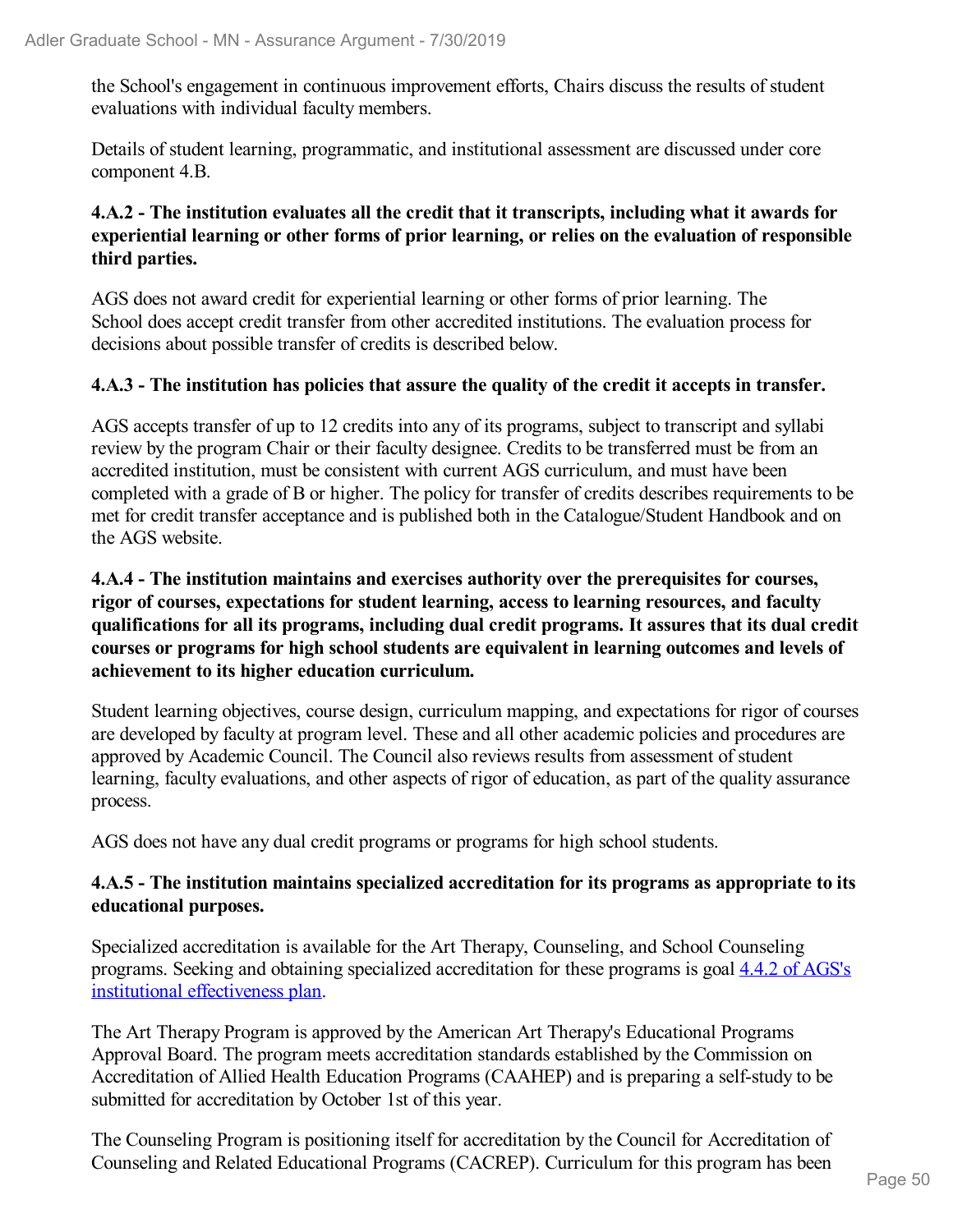aligned with the 2016 CACREP curricular standards, key performance indicators that meet accreditation requirements have been identified, and dispositions and program evaluation processes have been implemented.

Significant progress has also been made toward CACREP accreditation regarding institutional standards. One of the standards that are traditionally challenging to programs requires a ratio of student full-time equivalent (FTE) to faculty FTE no higher than 12:1; AGS's FTE ratios are well within these parameters. The biggest challenge AGS faces in preparing for this accreditation are two CACREP standards that require programs to:

- Have a minimum of three full-time faculty members that qualify as core faculty. In order to qualify, faculty must hold a doctoral degree in counselor education and supervision or have held a full-time faculty position in a counseling program for a minimum of one full year, prior to July 2013. The program has made significant progress toward meeting this standard in the last 12 months, going from a fully adjunct faculty at the end of the 2017-2018 academic year to eight full-time faculty members who meet core faculty requirements (or are about to meet, as two are ABD expecting to defend their dissertations in the next six to eight months) at the start of the 2019-2020 academic year.
- Have core faculty teaching at least 50% of the total credits taught in the program in any calendar year. Significant progress has also been made in the percentage of credits taught by these core faculty members, but the 50% threshold has not been met yet.

Adler Graduate School is actively recruiting one more counselor educator and is also working on improving course scheduling in order to optimize faculty utilization. It is expected that with the hiring of an additional core faculty member and with improved faculty utilization ratios the program will be in a position to apply for CACREP accreditation by the end of 2020.

**4.A.6 - The institution evaluates the success of its graduates. The institution assures that the degree or certificate programs it represents as preparation for advanced study or employment accomplish these purposes. For all programs, the institution looks to indicators it deems appropriate to its mission, such as employment rates, admission rates to advanced degree programs, and participation rates in fellowships, internships, and special programs (e.g., Peace Corps and Americorps).**

We believe the two quantitative indicators of graduate success most relevant to our mission are employment rates and passing rates in licensure exams. Prior to 2018, School Counseling was the only program to systematically track the rate of student employment at the time of graduation. Between July 2017 and May 2019 this program graduated 21 students, of which 16 (75%) were employed as school counselors, 2 (10%) had school counseling jobs, and the other 3 (14%) had jobs unrelated to school counseling upon graduation.

Systematic employment data collection for all graduating students was implemented with the creation of the exit survey, in November 2018. Interestingly enough, college-wide data collected in November 2018 and June 2019 mimic the trend observed by the School Counseling program, with 85% of the graduating students reporting they have jobs in the counseling field. The survey includes a request for graduates to keep their contact information current. We hope that this, along with the newly organized Alumni Association, will allow us to obtain longitudinal information about the success of our graduates.

Information about alumni success was also collected as part of an alumni survey performed by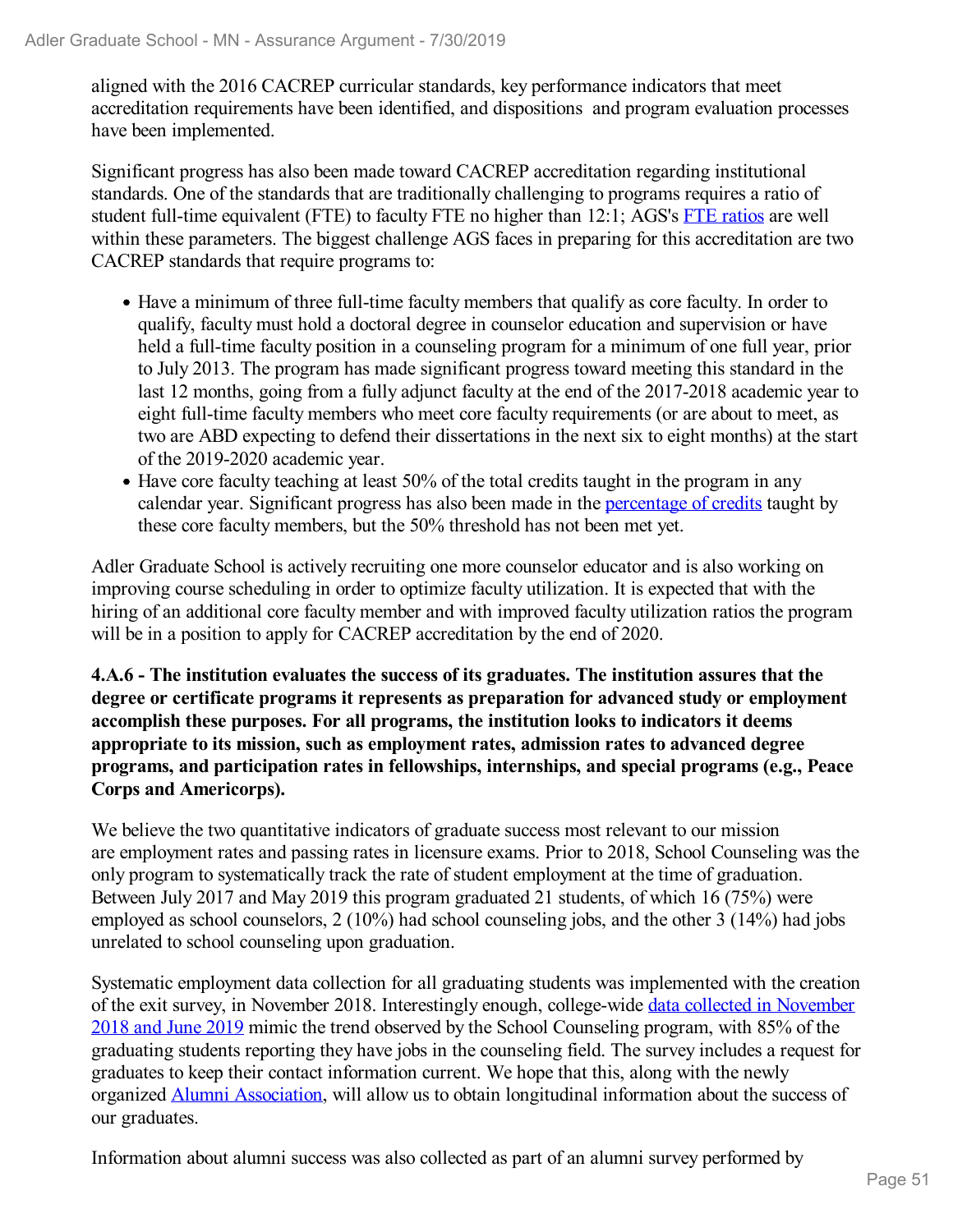Student Success Services in 2016. A large number of alumni responded to the survey (181), allowing us to obtain significant information about graduates' success. According to survey results, 82% of the graduates were employed in the field from which they graduated, 81% had obtained licensure or were in the process of doing so, and 70% had annual salaries above \$40,000. In addition, 35% of the graduates reported that their internship led to employment at the field experience site, and 92% reported being satisfied to completely satisfied with their work.

As a result of our self-study and as part of the institutional evaluation process we realized that AGS was not engaged in systematic data obtention and evaluation of graduates' success as indicated by licensure and gainful employment. A plan has been created to survey alumni very five years, an employer survey is being developed, we have added a question about contact information postgraduation to our exit survey, and the newly organized alumni association has created processes for increased engagement with graduates.

### **Sources**

- ACAD FTEs 2018-19
- ACAD Full Time Faculty FTE
- PRES Institutional Effectiveness 2019-2021.pdf
- QAA\_2018-19 Exit Survey\_Employment.pdf
- QAA AGS Evaluation Plan
- QAA Assessment Plan Cycle
- QAA Retreat Report Goal 4.1.2
- REG Attrition
- REG Graduation Rates
- REG\_Persistence
- REG\_Retention
- SSS 2016AlumniSurvey Graduate Success
- WEB Alumni Association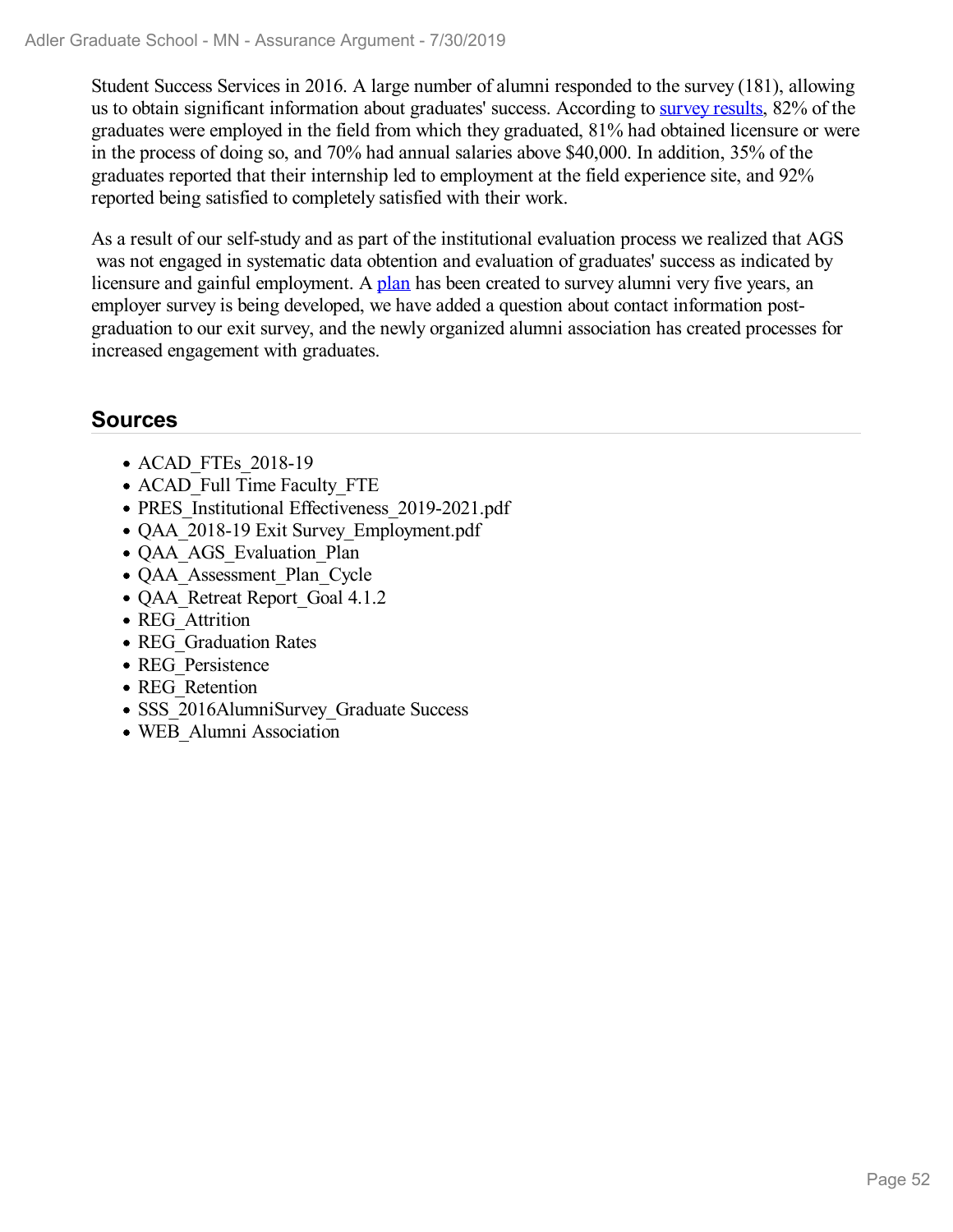# **4.B - Core Component 4.B**

The institution demonstrates a commitment to educational achievement and improvement through ongoing assessment of student learning.

- 1. The institution has clearly stated goals for student learning and effective processes for assessment of student learning and achievement of learning goals.
- 2. The institution assesses achievement of the learning outcomes that it claims for its curricular and co-curricular programs.
- 3. The institution uses the information gained from assessment to improve student learning.
- 4. The institution's processes and methodologies to assess student learning reflect good practice, including the substantial participation of faculty and other instructional staff members.

### **Argument**

### **4.B - The institution demonstrates a commitment to educational achievement and improvement through ongoing assessment of student learning.**

AGS's commitment to this goal is demonstrated through participation in the HLC Assessment Academy. We began the Academy in 2015 and have made an institutional commitment to create a culture that promotes educational excellence through evidence-based academic programming and services. In our first Assessment Academy report (11-29-15) we shared our roundtable experience and identified the need to create a comprehensive and systematic approach to the analysis of data that impacts student learning. Our commitment is best demonstrated through the review of progress made in the Academy. Below is an overview of how Adler Graduate School meets core **components in 4.B.**

The second Assessment Academy report (10-23-16) highlights AGS's commitment to improving student learning. One major change in year one was the purchase of a new Learning Management System (LMS; LiveText). We use this data collection system to help us organize our student learning outcomes (SLOs), map our curriculum, and measure student learning through key assignments. Thus, creating a system that starts at the classroom level and then aggregates up to the department level for ongoing evaluation. We identified 4 goals at this time: 1) Begin reviewing Direct Assessment Data from LiveText; 2) Collect and review our Indirect Assessment Data forms (Sample: student dispositions; orientation survey); 3) Implement measurement across all our programs (starting with a pilot study); and 4) Create a plan to communicate our assessment efforts to our stakeholders.

Our commitment continued as highland in our third Assessment Academy report (5-18-17) to the HLC Assessment Academy. We Created a new **assessment cycle** that we launched and presented to staff and faculty at a Professional Development training. This cycle identifies what AGS's assessment process looks like and helped us to create benchmarks/goals for our roll out. We found this to be key to our sustainability. We also created an Assessment Portfolio in LiveText where we archived and tracked our progress. This also services as a way to make our assessment academy work transparent to all our stakeholders. While working on our program assessment cycles we also revisited our institutional information. At this time we decided to rework the Institution Vision, Mission, and Value statements with feedback from all our stakeholders (see 4.B.4). This redesign helped us to align our guiding statements to what we were really doing at Adler.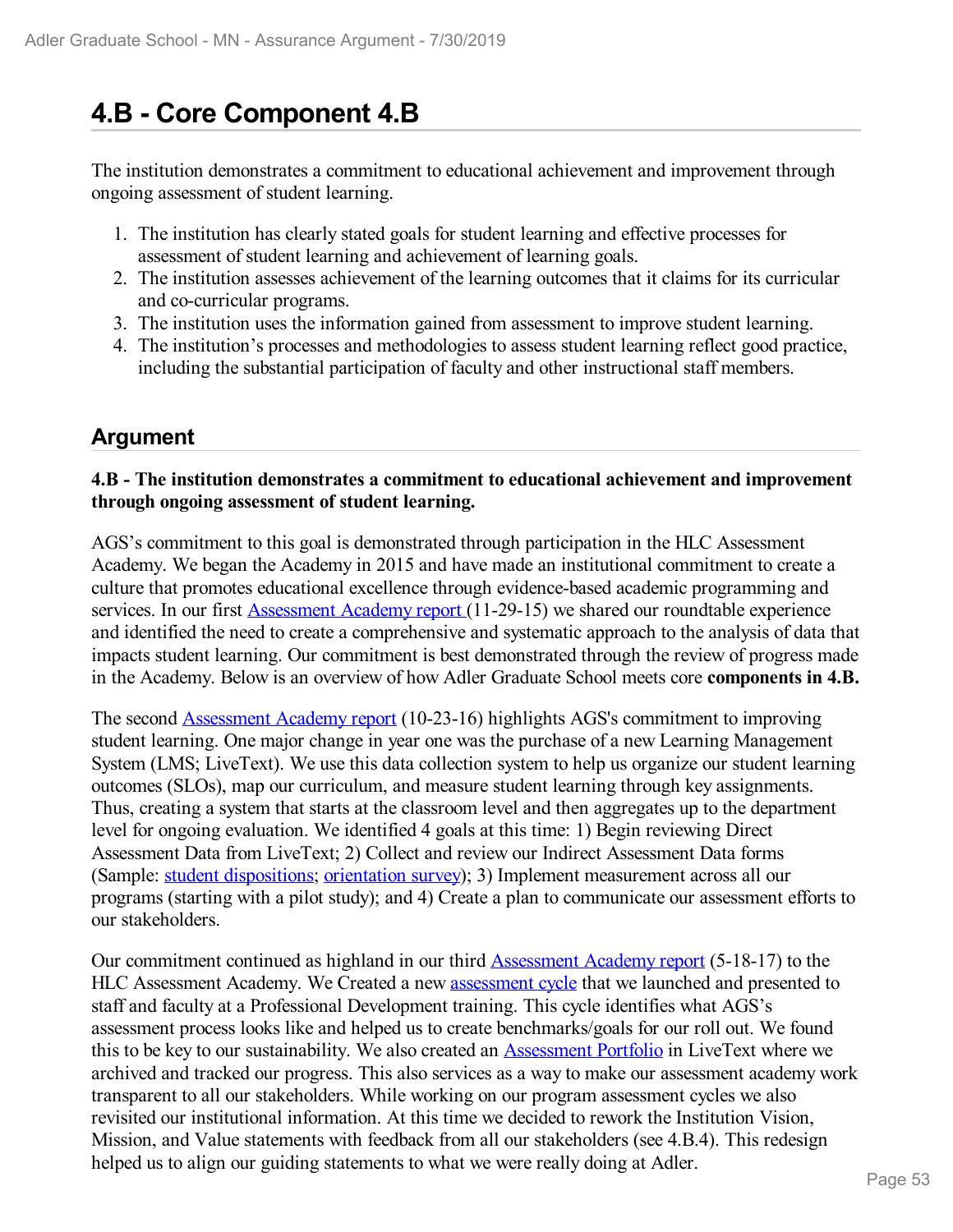Along with the rework of the Vision, Mission, and Values, we also created three core Student Outcome areas we determined would provide valuable data to improve student learning. These areas include:

**Student learning:** Student Learning Outcomes are used to assess student learning and to determine decisions we make regarding curriculum and student experiences. Sample: Data Results Report.

**Retention and Graduation**: A measure of student success is retention and graduation. AGS tracks graduation rates and post-graduate opportunities for students. Sample: data on graduation, persistence, and retention.

**Career Outcomes:** When students graduate from AGS they enter into service careers or professional work focused on transforming society through social interest in action. Sample: data on employment, alumni work stats.

In our initial launch of our assessment initiatives we gathered data from our stakeholders in our AGS Institutional Culture of Assessment Survey that was recommended by our HLC mentor. This survey collected data on Purpose of Assessment, Uses and Perceptions, and Training Needs. Per the survey the faculty and staff were supportive and stated that they would like to see more assessment being done.

### **4.B.1 - The institution has clearly stated goals for student learning and effective processes for assessment of student learning and achievement of learning goals.**

Our forth Assessment Academy report (10-15-17) and fifth Assessment Academy report (01-11-18) highlight the work we did in creating clearly stated goals for student learning and how we asses student learning and achievement of these goals. Our Student Learning Outcomes document lists the Key Performance Indicators (KPIs) for each program and the measurable SLOs associated with each KPI. Our KPIs were chosen from several accrediting bodies. They include the Council for Accreditation of Counseling and Related Educational Programs (CACREP), The Commission on Accreditation of Allied Health Education Programs (CAAHEP), and the Minnesota Professional Educator Licensing and Standards Board (PELSB). We created our own competencies for the Applied Adlerian Psychology in Leadership program. We mapped these competencies throughout the full curriculum for each program. Here is a copy of the curriculum maps broken down by program:

- Applied Adlerian Psychology in Leadership Map
- Art Therapy Map
- Clinical Mental Health Counseling Map
- Core Counseling Map
- Co-Occuring and Addictions Counseling Map
- Marriage, Couple, and Family Counseling Map
- School Counseling Map

The SLOs are developmentally mapped in the above curriculum maps. They are Introduced (I), Reinforced (R), and Applied (A) throughout the curriculum. Thus, each SLO is measured three times throughout a student's program. Additional Competencies are mapped and are identified as either being a primary (P) or a secondary (S) competency in the course.

AGS implements effective processes to measure student learning outcomes through the development of Signature Assessments**.** The majority of our KPIs are measured through LiveText and some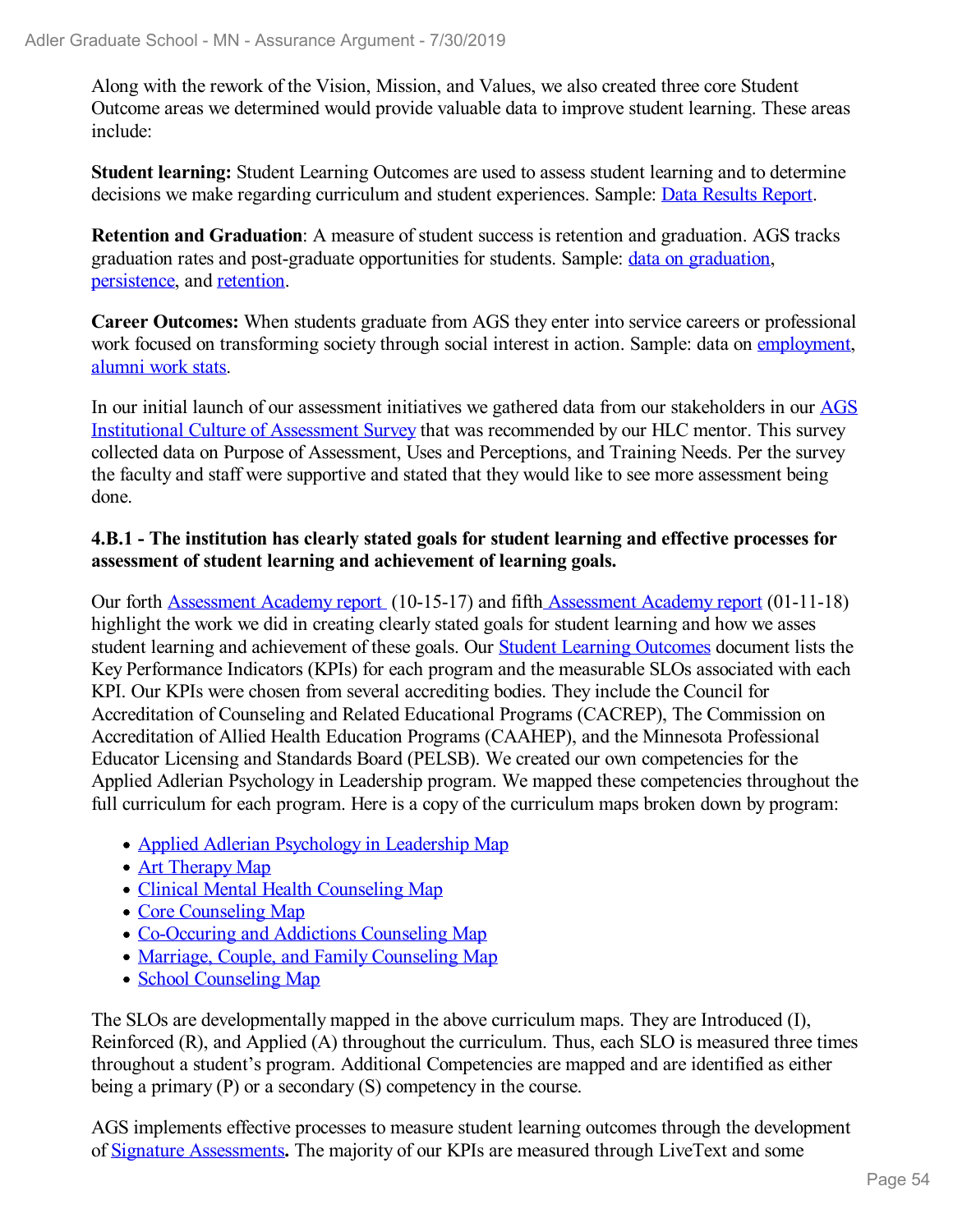through in course collection (i.e., quizzes, written papers). An Action Planning Form is used to evaluate data for decision making. Once data is collected at the classroom level, a team meets to critically evaluate the data and create an action plan based on the results. It is also used to complete the feedback loop and record an action plan. This form has three purposes. The team can choose their objective to answer the questions: What did the program want to find out? and How does his impact student learning? The three choices are: 1) Evaluation of a SLO(s), 2) an Assessment Question(s), or 3) an Assessment Activity. Samples can be found in **4.B.3**.

AGS's academic programs have a Program Evaluation Plan. This plan provides a timeline for when evaluations are conducted. It includes an area for guiding questions, assessment tools, data collected, timeframe of evaluation of data, and who is part of the evaluation. It also includes an area for linking results of the Action Plan and additional resources needed to accomplish the action plan. The Academic Council evaluates Core program data and program data is evaluated at the program level.

### **4.B.2 - The institution assesses achievement of the learning outcomes that it claims for its curricular and co-curricular programs.**

As stated above in 4.B.1, AGS has processes in place to evaluate achievement of identified learning outcomes (see Signature Assessments and Program Evaluation Plan). In addition to these assessment practices, student achievement is continuously evaluated with the student. The final Assessment report (10-29-18) identified the process of the creation of an Online Professional Portfolio to replace Master Thesis Projects. Our Master Projects were research driven papers that were written after all academic work was done. This did not demonstrate cumulative learning or helped to evaluate student achievements throughout their program.

The AGS team worked for several months (roll out documents) to create a formal system of evaluation that included students in the evaluation of their learning. We created online training modules, conducted a pilot study, and received feedback from our HLC mentor that we incorporated in our final version.The Online Professional Portfolio evaluates **curricular and co-curricular (i.e., Practicum and Internship, Service Activities, Professional Development)** activities through rubrics to measure achievement and attainment. The rubrics are best viewed through the Professional Portfolio Manual. Students are to demonstrate learning in each of the 10 areas below. Guiding rubrics and 3 formal evaluations (by an advisor) are used to support students through this process.

- Section I: Introduction
- Section II: Evolving Professional Philosophy
- Section III: Writing Competence
- Section IV: Practicum and Internship
- Section V: Professional Development
- Section VI: Service Activities
- Section VII: Adlerian Theory
- Section VIII: Multicultural, Social Justice, and Advocacy Competencies
- Section IX: Program Competencies
- Section X: Professional Documentation

### **4.B.3 - The institution uses the information gained from assessment to improve student learning.**

Through involvement with the Assessment Academy, AGS has been able to create processes that support academic excellence through information gained from our assessment initiatives. Below is a sample of this progress: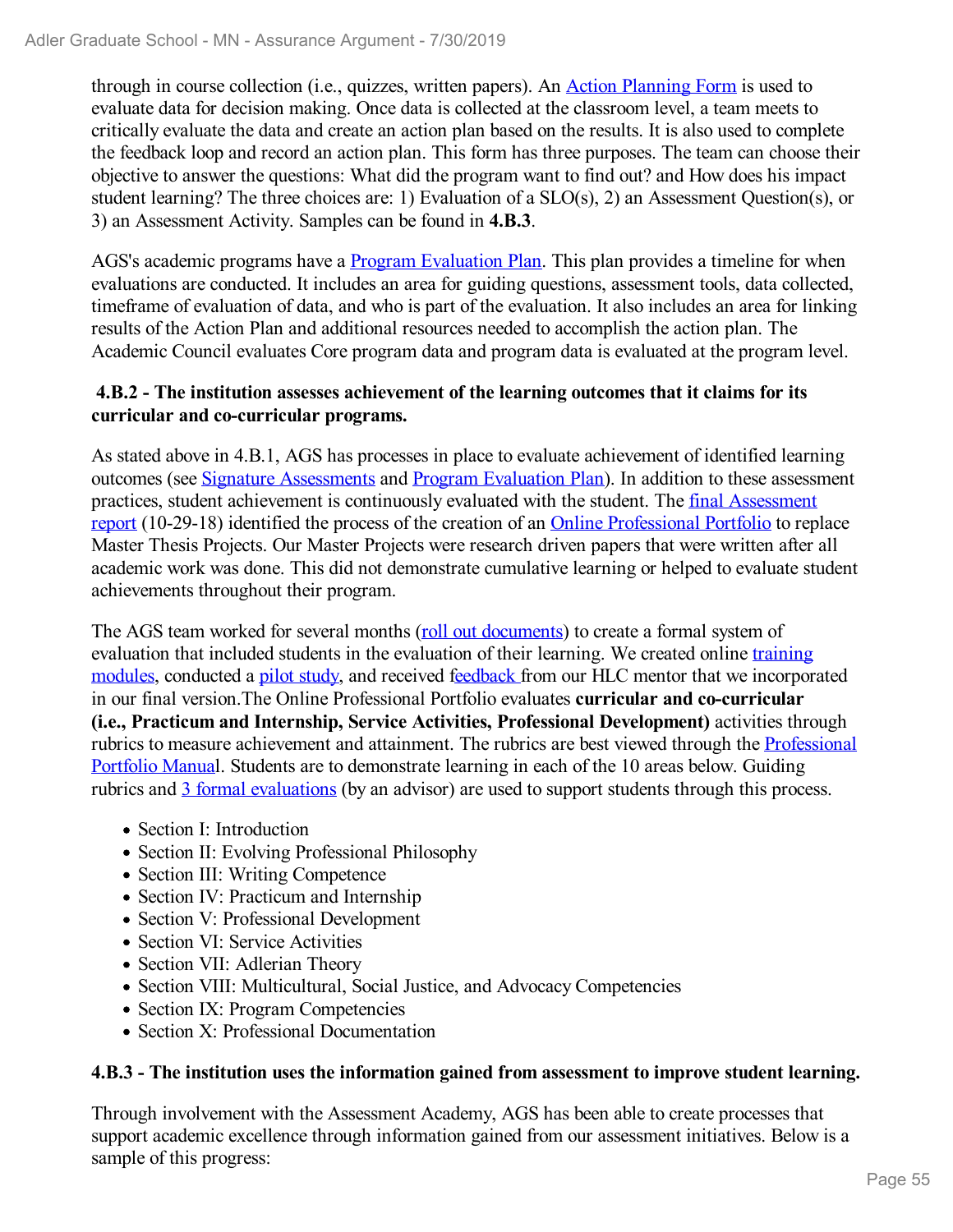We began piloting our intentional analysis of data with the School Counseling Program in Fall 2016 and Winter 2017. We used data to develop **Action Plans** based on Student Learning Outcomes analyzed from the following three courses:

- 570 Foundation of School Counseling
- 571 Group Counseling in Schools
- 574 Career Development in Schools

This preliminary pilot helped us to organize and create our current system of evaluation reported in this section. In addition, we piloted a checkpoint system to measure student experiences several times throughout their program.The data gathered for this includes Admission Data, Professional Disposition and Academic Readiness Data, Internship Feedback, and an Exit Interview. The analysis of this data can be found in this Transition Checkpoints Data and Action Plan Report. These preliminary systems helped to shape our current processes, evaluate our teaching methods, and develop new measurements to help us improve student learning.

AGS uses LiveText to assess SLOs. Highlighted here is a sample of Student Learning (SLO) data from Summer 2018 – Fall 2018. Data was collected from signature assessments that were created and mapped to the curriculum. The Academic Council evaluated several reports from LiveText to 1) determine which reports were most useful in analyzing evidence related to student learning, and 2) to determine the extent to which Signature Assessments were measuring what they were intended to measure. Several conclusions were drawn and are highlighted in our Action Planning Report. As a direct follow up to this action plan, a team analyzed additional data on course 500 in March 2019. This analysis yielded several discoveries and decisions that were put in place.

Part of the assessment of student learning yielded the decision to create a universal writing rubric that all faculty would use to assess writing competence. This decision was made based on faculty and student feedback that measurement of student writing differed across campus. We used the the recommendation of the HLC mentors and developed a rubric that was informed by the VALUE rubrics developed by the Association of American Colleges & Universities.

Analysis of data also covers sources outside of classroom student learning data. For example, this report is an analysis of exit surveys and student feedback. Based on this feedback, the team determined that a system of advising was needed. Here is the initial advising schedule implemented. This system included hiring new faculty, changing job descriptions, and ensuring every student is assigned a faculty advisor.

Additionally, through this analysis we concluded that students' level of professional competence and satisfaction was increasing (see above report). We determined that the significant increase in student confidence in their professional identity and preparedness appears to be directly correlated with the level of student satisfaction with advisor's commitment to 1) providing useful feedback and 2) helping students to develop their professional identity, especially with the switch from master's project to professional portfolio. This indicates that the implementation of the new advising framework and of the development of a professional portfolio appear to be achieving their expected goals of improving student learning and the overall quality of their experience at AGS.

**4.B.4 The institution's processes and methodologies to assess student learning reflect good practice, including the substantial participation of faculty and other instructional staff members.**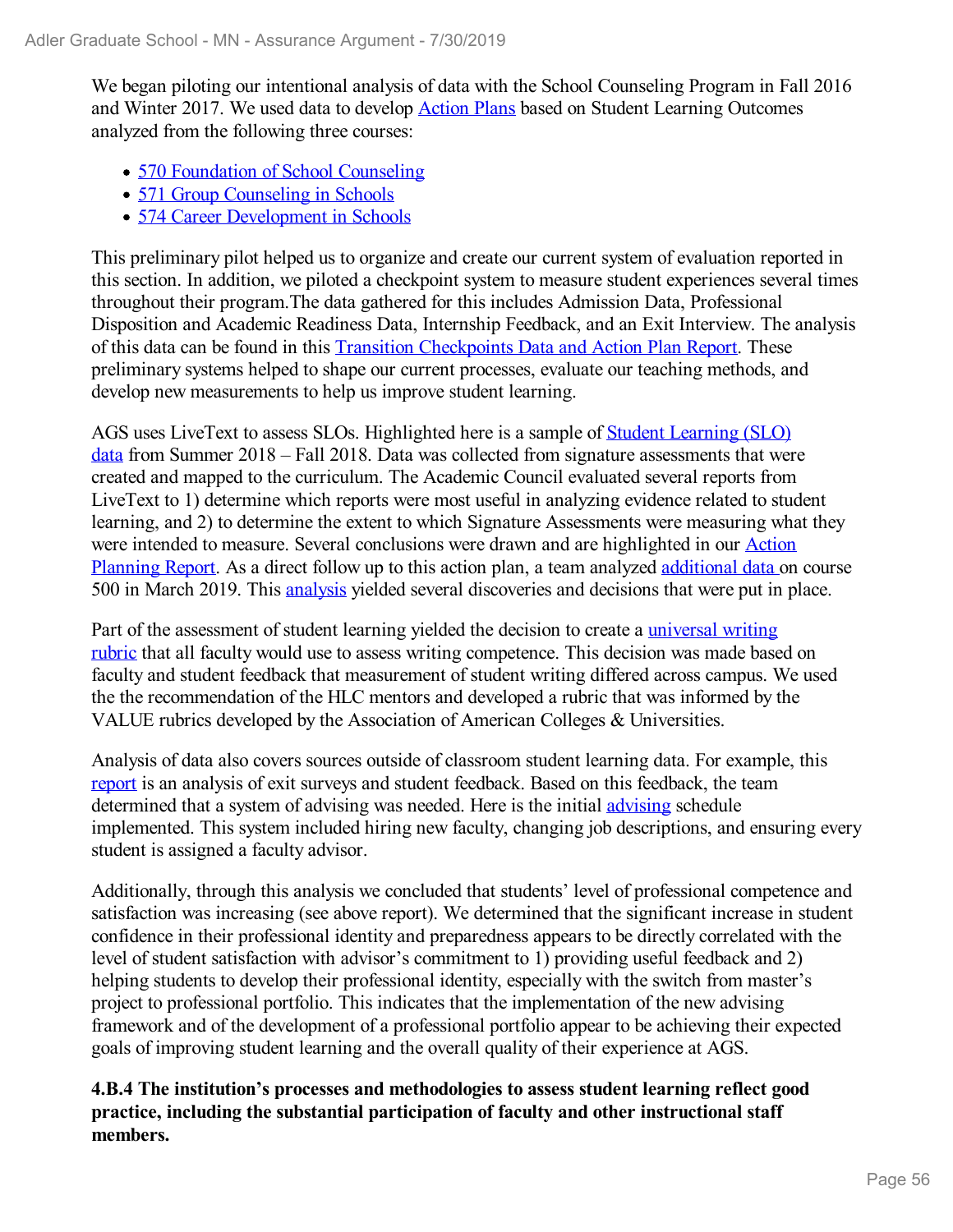The Assessment Academy Project has changed the culture of assessment at AGS and is an example of our commitment and continual improvement. We have created sustainable systems of assessment and evaluation across the institution that positively impact student learning. Here is a sample of some of the ways we have included our stakeholders in our processes:

- We present our assessment results at our AGS Board of Directors Meetings.
- We have included students in pilot studies (see 4.B.2).
- We are implementing new evaluations (SmartEvals) that students can complete to provide feedback on their courses. Our previous evaluations were inconsistent.
- We collect Exit Survey data from students (see 4.B.3).
- We collect Field Experience data from our site supervisors who work with our students.
- SLOs (developed by faculty input) guide the curriculum by program and across programs thus leading to better sequencing of courses and less redundancy (see 4.B.2).
- We revised our Vision, Mission, Values and Goals with feedback from all stakeholders.
- Strategic planning, metrics development, and institutional assessment are being unified to inform the other processes.
- Based on student feedback on our online courses, we now have solid polices (Sample: online policies) that help drive consistency for our faculty and students, especially with our faculty who teach online.

AGS's mission is "*Preparing mental health and human service professionals with a strong Adlerian foundation to foster encouragement, collaboration, and a sense of belonging to the individuals, families, and the culturally diverse communities they serve*." We strive to mirror encouragement, collaboration and a sense of belonging in our work on assessment.

Our *Planning for the Future Assessment Retreat* is an example of this work. At this event we invited students, alumni, the Board of Directors, Faculty, and Staff to sit down, evaluate data, have discussions, provide feedback, and make decisions (based on data and institutional goals) on the future of AGS. Here is the *full report* from this event. This event evaluated data from AGS's current Institutional Effectiveness Plan.

AGS has experienced a lot of growth and change within the last several years. The strong engagement of the AGS team demonstrates their support in our students achievement and attainment of learning outcomes. With growth and change also comes opportunity. Several opportunities have been presented that we are currently working on: 1) all programs are forming Advisory Councils to assist in Program Evaluation, 2) we have created and continue to update a Quality Assurance and Assessment webpage that includes resources and tools, and 3) we are starting to create a blueprint of our assessment of student learning with an Assessment Handbook.

### **Sources**

- ACAD Advising.pdf
- ACAD Dispositions Form
- PRES Institutional Effectiveness 2019-2021.pdf
- PRES Survey Feedback VisionMission.pdf
- QAA\_2018-19 Exit Survey\_Employment.pdf
- OAA 2018-19 Exit Survey Online Courses.pdf
- QAA 2019 Online Learning Policies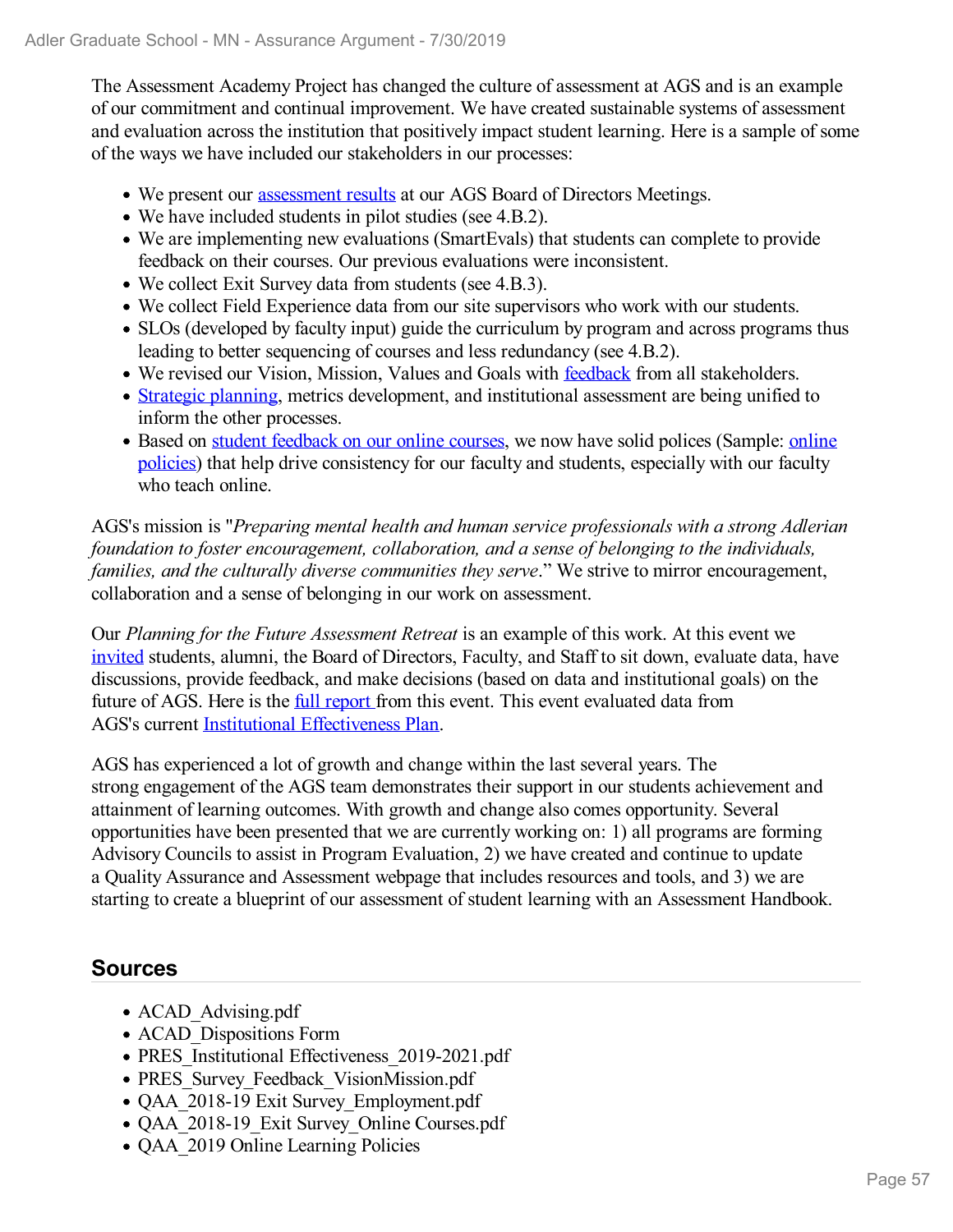- QAA 3 12 Data Results Planning 500
- QAA 570 Foundations of School Counseling Rubric data
- QAA 571 Group Counseling in Schools Rubric Data
- QAA 574 Career Development in Schools Rubric data
- QAA Adlerian Studies Curriculum Map
- QAA Advising Evaluation
- QAA AGS Evaluation Plan
- QAA Art Therapy Curriculum Map
- QAA\_Assessment Portfolio\_LiveText
- QAA Assessment Results and Planning.pdf
- QAA Assessment Acad Version1
- QAA Assessment Acad Version2
- QAA Assessment Acad Version3
- QAA\_Assessment\_Acad\_Version4.pdf
- QAA Assessment Acad Version5
- QAA\_Assessment\_Acad\_Version6.pdf
- QAA Assessment Plan Cycle
- QAA\_CMHC\_Curriculum\_Map
- QAA Co-Occuring Curriculum Map
- QAA Core Curriculum Map
- QAA culture of assessment survey
- QAA\_Data\_Results\_Planning\_AGS\_1\_22\_19
- QAA\_KPIs\_SLOs
- QAA\_LiveText- Adler's Professional Portfolio Page
- QAA LiveText C1 Assessment Report
- QAA LiveText C1 Assessment Report 500
- QAA Marriage Coup Fam Curriculum Map
- QAA Orientation Survey
- **QAA** Pilot Study
- QAA\_Planning Retreat Summary Report.pdf
- QAA\_PortfolioManual
- QAA Poster Looking to the future PDF(2)
- QAA\_Prof\_Port\_Rollout.pdf
- QAA\_Professional Portfolio Manual FeedbackJF 6.19.18
- OAA Report to Board January2019
- QAA SCActionPlans
- QAA School Coun Curriculum Map
- QAA\_School\_Counseling\_Program\_Transition\_Action\_items\_from\_Check\_Point\_Data\_docx
- QAA Signature Assessments (KPIs)
- QAA Student Portfolio Template
- QAA Touchpoint Evaluations
- QAA Writing\_Rubric
- REG Graduation Rates
- REG Persistence
- REG\_Retention
- SSS 2016AlumniSurvey Graduate Success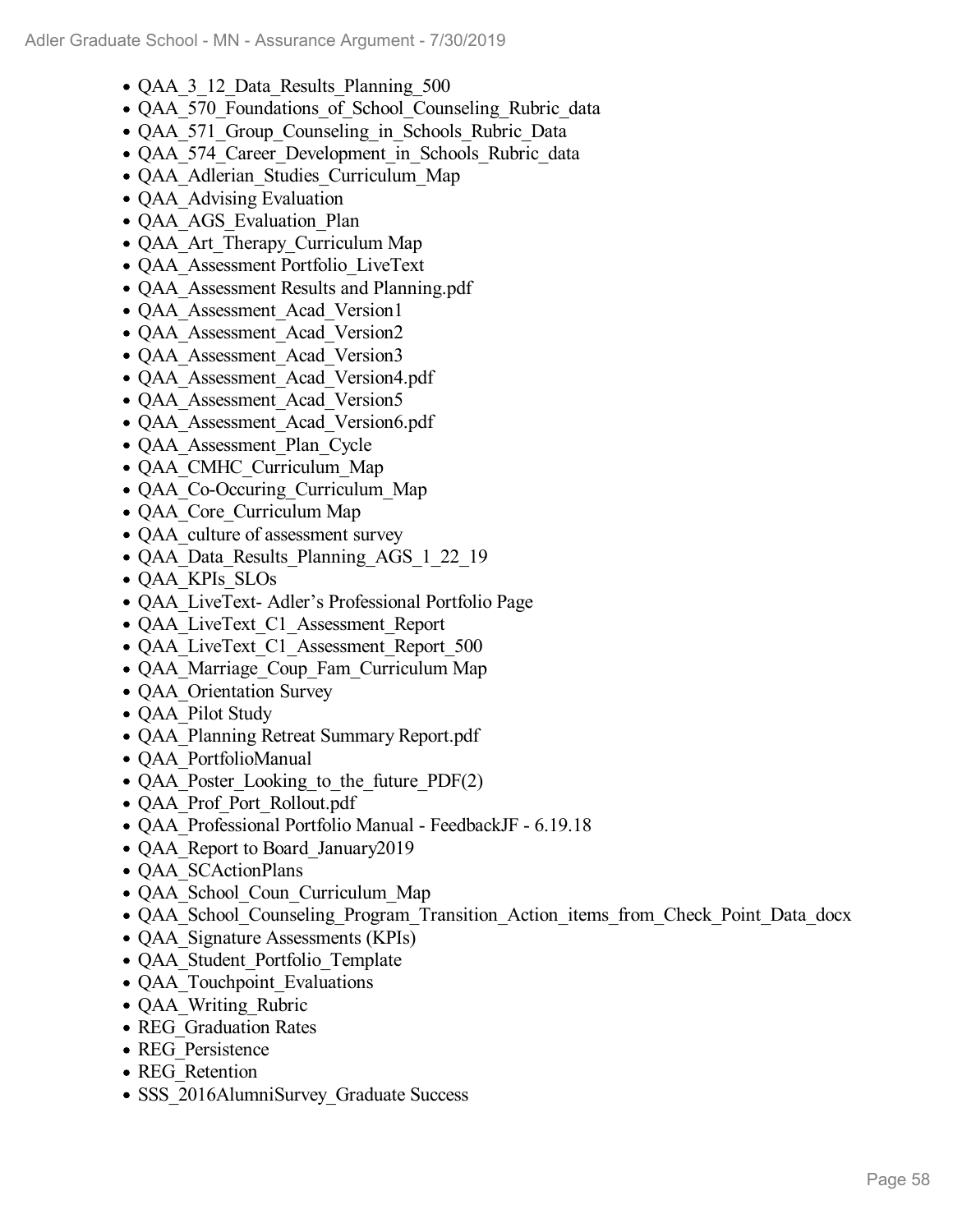# **4.C - Core Component 4.C**

The institution demonstrates a commitment to educational improvement through ongoing attention to retention, persistence, and completion rates in its degree and certificate programs.

- 1. The institution has defined goals for student retention, persistence, and completion that are ambitious but attainable and appropriate to its mission, student populations, and educational offerings.
- 2. The institution collects and analyzes information on student retention, persistence, and completion of its programs.
- 3. The institution uses information on student retention, persistence, and completion of programs to make improvements as warranted by the data.
- 4. The institution's processes and methodologies for collecting and analyzing information on student retention, persistence, and completion of programs reflect good practice. (Institutions are not required to use IPEDS definitions in their determination of persistence or completion rates. Institutions are encouraged to choose measures that are suitable to their student populations, but institutions are accountable for the validity of their measures.)

### **Argument**

### **4.C.1 - The institution has defined goals for student retention, persistence, and completion that are ambitious but attainable and appropriate to its mission, student populations, and educational offerings.**

AGS has had an average persistence rate of 90% from academic year 2016-17 to academic year 2018-2019, and an average retention rate of 88% since 2013. The retention rate has declined in the last couple of years, to 78% in 2017-18, which as discussed below we believe may be a consequence of increased academic rigor or decreased advising quality, or a combination of both, in this period. With the 2018-19 implementation of a pro-active academic advising program, we expect to see retention return to its former levels of above 90%.

The average completion rate for the college is 82%. However, completion per program varies significantly, with the Marriage, Couple, and Family Counseling specialty being consistently and significantly below average. This difference appears to be related to frequent changes made to this formerly stand-alone program (now a specialty within the Counseling program), including both curriculum and auxiliary functions such as advising and field experience coordination, and it is expected that with a developmentally designed curriculum now firmly implemented, stable core faculty, and the new advising framework completion for this specialty will increase to match the college-wide completion rate.

### **4.C.2 - The institution collects and analyzes information on student retention, persistence, and completion of its programs and 4.C.3 - The institution uses information on student retention, persistence, and completion of programs to make improvements as warranted by the data.**

Enrollment management is an integral component of AGS's institutional sustainability strategic priority, and goal 4.2.1 of the institutional effectiveness plan is to "track enrollment, student persistence, retention, and graduation rates in order to identify areas for improvement". The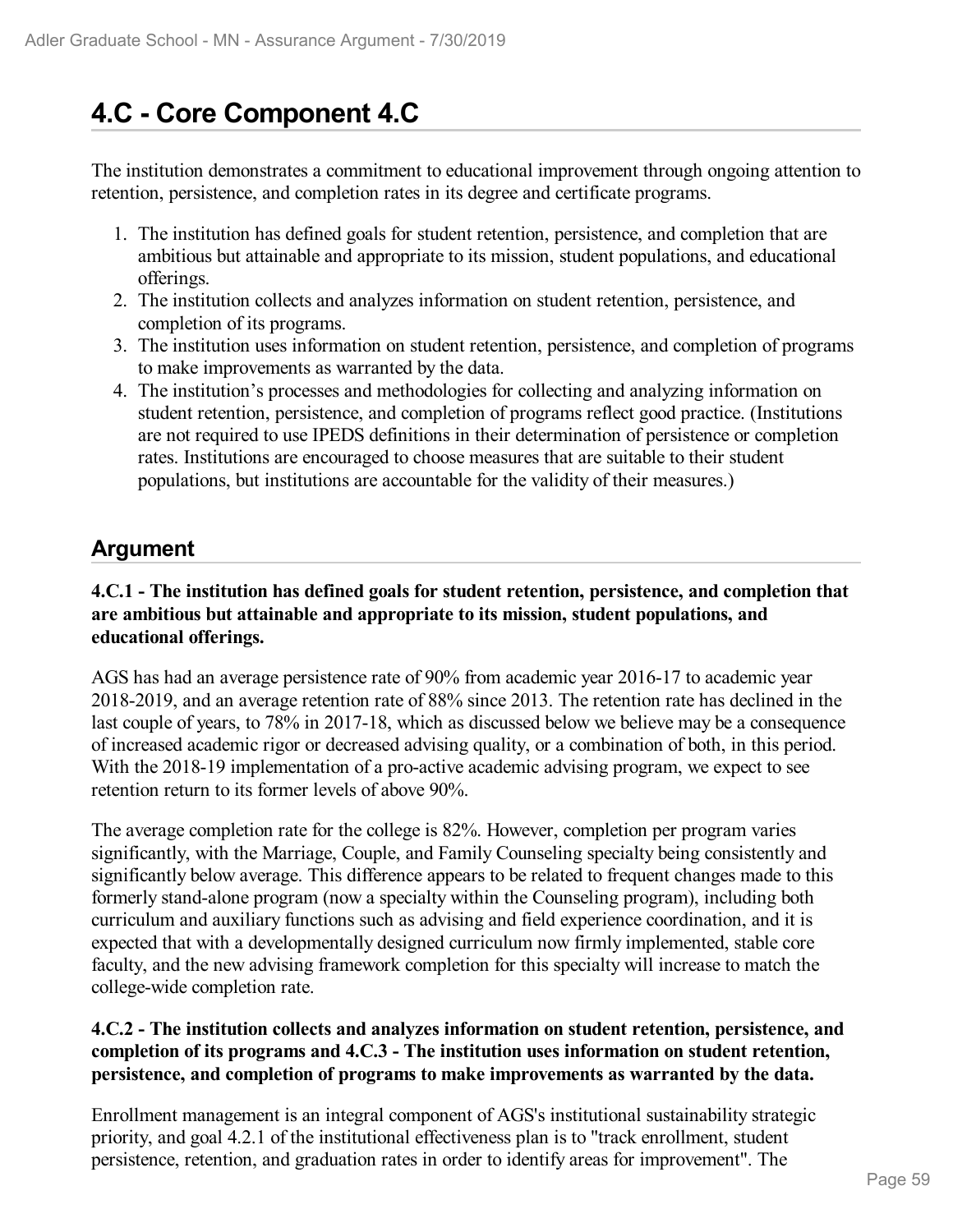Registrar tracks attrition and persistence term by term, and retention and completion rates annually. The average attrition rate is 11%, the retention average is 88%, and the persistence average is 90%. Completion rates vary by program and specialty, with Marriage, Couples, and Family Counseling having the lowest average rate, at 51%, and Art Therapy having the highest, at 88%.

Attrition, Persistence, and retention data are discussed periodically by Academic Council, with no set schedule. Prior to 2018 there was no structured plan to analyze and use these data to inform program and institutional improvement. Implementation of the institutional effectiveness plan and of an annual strategic planning retreat have created a structure to formally use these data for as part of the annual planning process, which includes quarterly data examination and analysis by Academic Council.

Information collected on student retention, persistence, and completion of programs was analyzed by a team consisting of representatives of staff and faculty at the newly implemented Annual Strategic Planning Retreat, held on June 21st, 2018. A student was invited to participate in this effort but did not attend the retreat. The team examined persistence data from 2016 to 2019, retention data from 2013 to 2019, and completion rates from 2017 to 2019. Opportunities for improvement identified by this team include:

- Although our retention and persistence rates are high (88% and 90%, respectively), we may be able to improve them further by understanding when and why students stop attending. Procedures will be implemented to obtain this information from students that stop attending, which includes separating data related to certificates from degree-granting program data.
- Retention rates have declined in recent years. The team hypothesized that the decline may be due to increases in academic rigor, as prior to 2015, AGS did not issue failing grades but rather a grade of "Retake" that had no impact on GPA, grading rubrics were not systemically and systematically used until the 2017-18 academic year. we expect that with the pro-active advising framework implemented in the 2017-18 academic year this downward trend will be reverted.
- Although completion data are reported to IPEDS as a college-wide aggregate, data analysis showed that completion rates vary significantly among programs. The team proposed that we start tracking by program, in order to identify positive and negative contributing factors.
- Student retention, persistence, and completion data are to be published on the Quality Assurance and Assessment page of AGS's website.

### **4.C.4 - The institution's processes and methodologies for collecting and analyzing information on student retention, persistence, and completion of programs reflect good practice.**

AGS uses IPEDS definitions and methodologies for collecting and analyzing information on student retention, persistence, and program completion. Although graduate programs are not required to report these data, AGS does submit annual reports to IPEDS. Analysis of this information is an integral component of the institutional effectiveness plan and now includes, in addition to annual review, quarterly review by Academic Council to inform practices that lead to increased student success.

### **Sources**

QAA\_Enrollment Management.pdf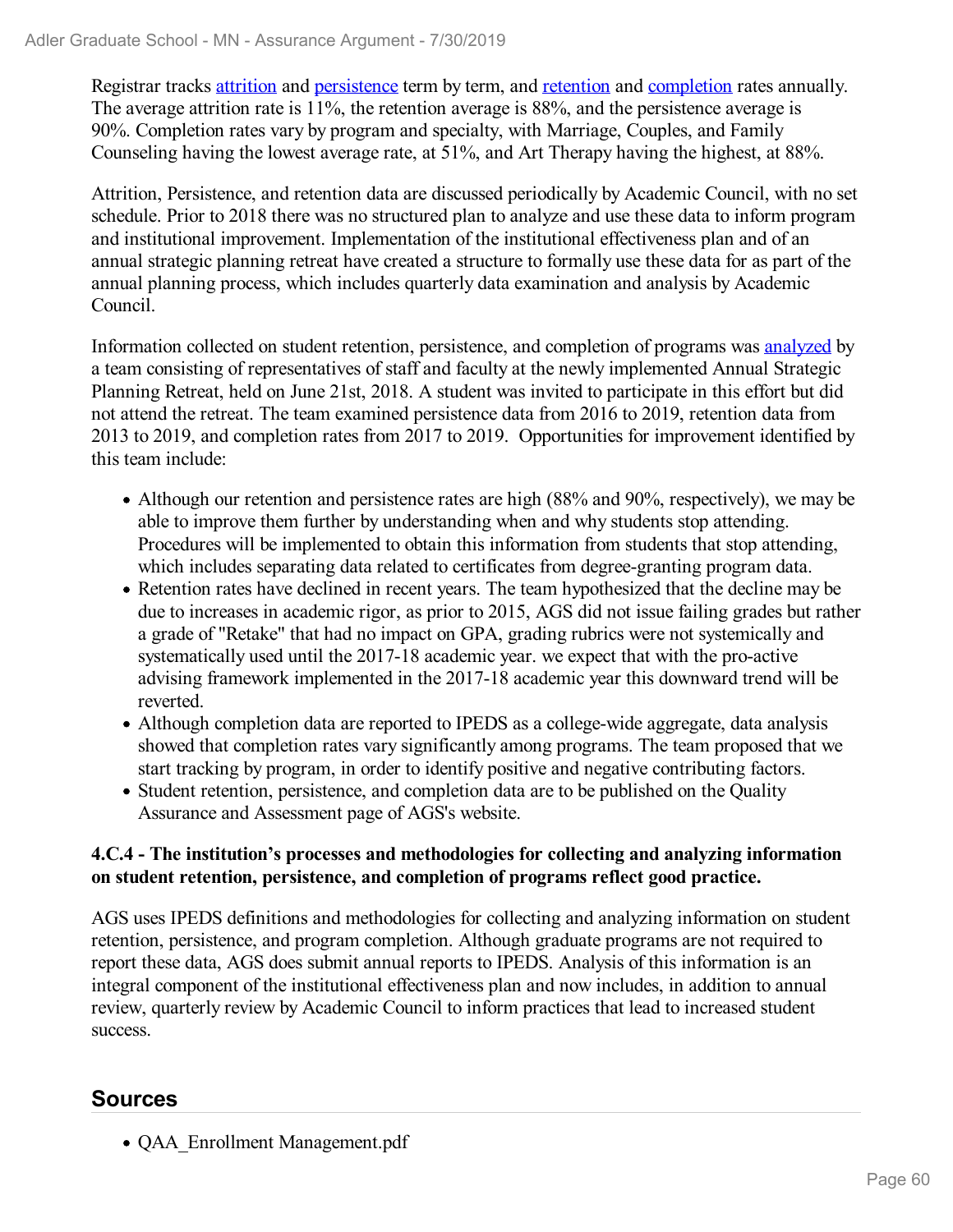- REG\_Attrition
- REG\_Graduation Rates
- REG\_Persistence
- REG\_Retention